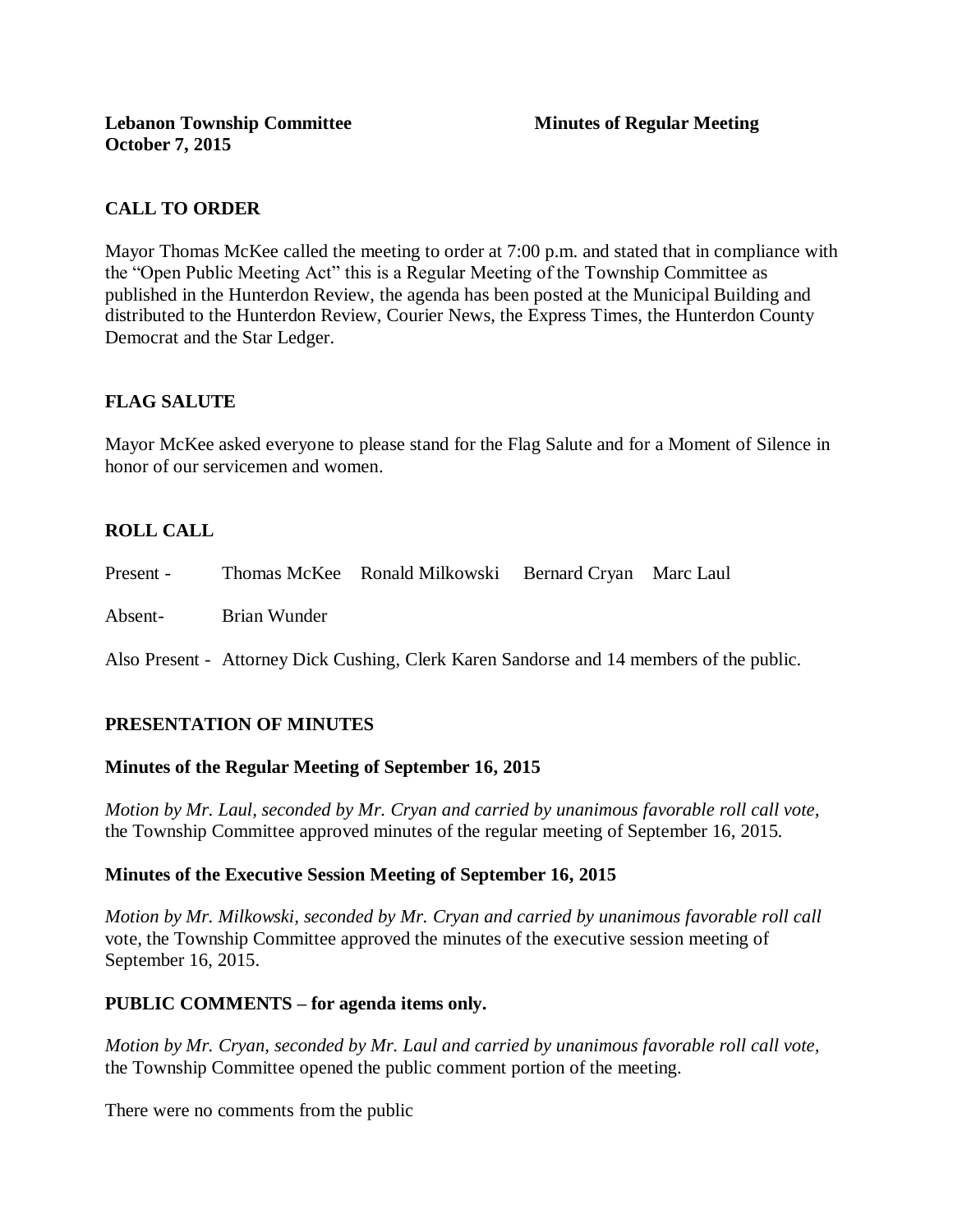LTCM 10/07/2015 Page 2 of 12

*Motion by Mr. Cryan, seconded by Mr. Laul and carried by unanimous favorable roll call vote,* the Township Committee closed the public comment portion of the meeting.

### **RESOLUTIONS**

#### **Resolution No. 69 -2015 – Authorizing Execution/PBA 386 Collective Bargaining Agreement**

*Motion by Mr. Laul, seconded by Mr. Milkowski and carried by unanimous favorable roll call*  vote, the Township Committee approved Resolution No. 69-2015 as written below.

## **TOWNSHIP OF LEBANON HUNTERDON COUNTY, NEW JERSEY RESOLUTION NO. 69-2015 RESOLUTION AUTHORIZING THE EXECUTION OF A COLLECTIVE BARGAINING AGREEMENT BETWEEN THE TOWNSHIP OF LEBANON AND PBA LOCAL 386**

 **WHEREAS** the Township of Lebanon (the "Township") and PBA Local 386, Lebanon Township Unit (the "Union") have engaged in collective bargaining pursuant to N.J.S.A. 34:13A-1 *et. seq.*; and

**WHEREAS**, the Township and the Union have negotiated the terms of a Collective Bargaining Agreement, a copy of which is attached to this Resolution; and

**WHEREAS**, the Township desires to enter into a Collective Bargaining Agreement with the Union for the years 2015 – 2018; and

**WHEREAS**, the Mayor and Committee have reviewed the Collective Bargaining Agreement and find that it is in the best interests of the Township to enter into the Collective Bargaining Agreement.

**NOW, THEREFORE, BE IT RESOLVED,** by the Mayor and Committee of the Township of Lebanon, County of Hunterdon, New Jersey, that the Mayor be and is hereby authorized to execute on behalf of the Township the Collective Bargaining Agreement with PBA Local 386, Lebanon Township Unit that is attached hereto.

#### **Resolution No. 70- 2015 – Plenary Retail Consumption License – Special Condition**

*Motion by Mr. Laul, seconded by Mr. Cryan and carried by unanimous favorable roll call vote*, the Township Committee approved Resolution No. 70-2015 as written below.

### TOWNSHIP OF LEBANON COUNTY OF HUNTERDON STATE OF NEW JERSEY RESOLUTION NO. 70-2015 PLENARY RETAIL CONSUMPTION LICENSE SPECIAL CONDITION

WHEREAS, the below listed Plenary Retail Consumption Licensee has submitted an application to the State of New Jersey Division of ABC; and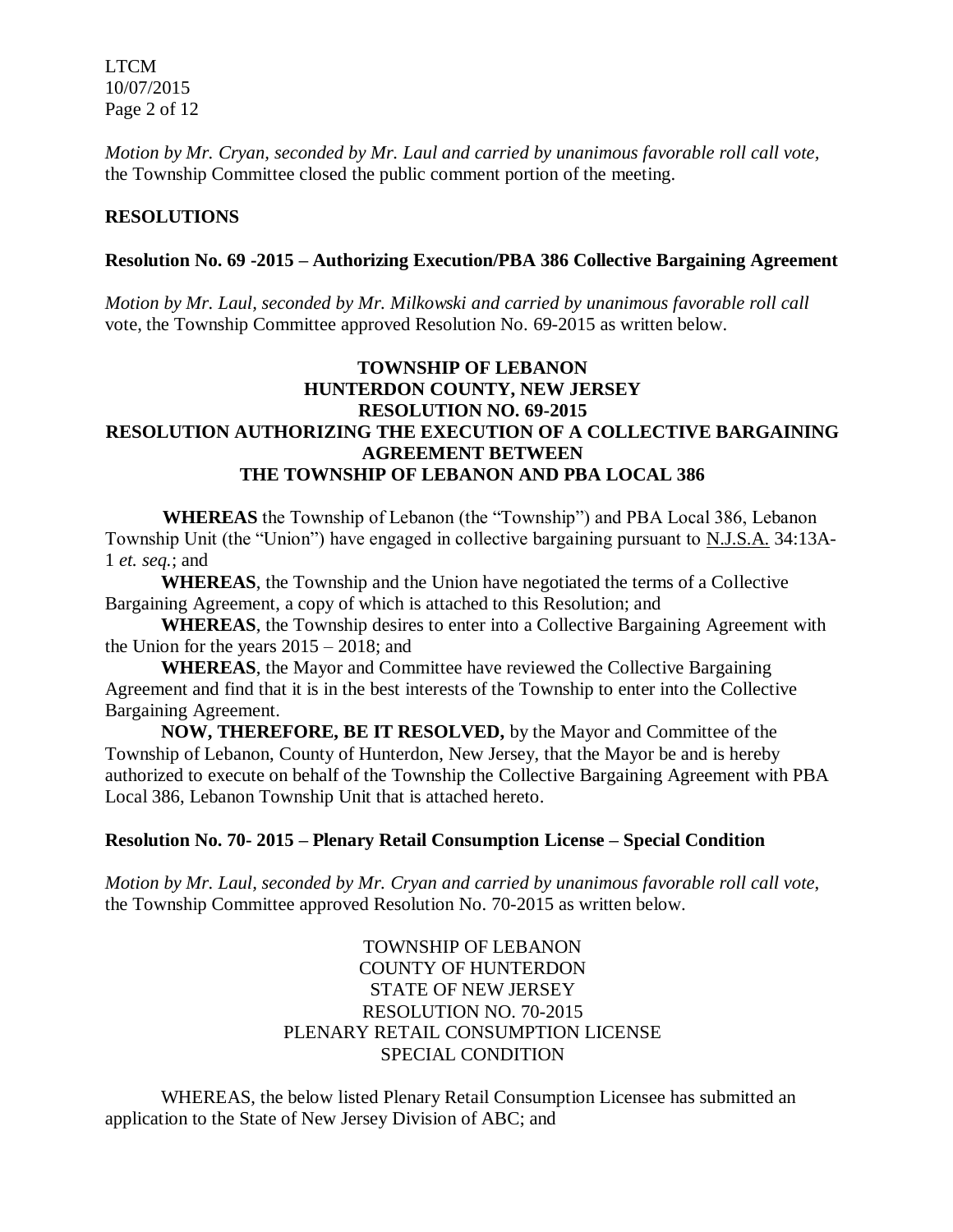LTCM 10/07/2015 Page 3 of 12

WHEREAS, the applicant is qualified to be licensed according to all statutory, regulatory and local government ABC Laws and regulations; and

WHEREAS, on August 5, 2015 the Township Committee of the Township of Lebanon, granted a renewal for the 2015-2016 year; and

WHEREAS, the license has been inactive since September 28, 2006 and the licensee has petitioned the Director of the Division of ABC for a Special Ruling pursuant to the provisions of N.J.S.A. 33:1-12.39; and

WHEREAS, as the licensee is requesting relief for the 2015-16 (seventh), 2016-17 (eighth) and 2017-18 (ninth) license terms a Special Condition must be placed upon the license stating the no further renewals of this license shall be granted unless the license is being actively used at an approved site on or before June 30, 2018, except if good cause for reconsideration is shown. NOW, THEREFORE BE IT RESOLVED, by the Township Committee of the Township of Lebanon, in the County of Hunterdon, State of New Jersey, that a Special Condition is placed upon License No. 1019-22-007-001; LEDYARD B. SCHUYLER, JR - RIVER STYX INN –374 Vernoy Road, establishing that no further renewals of this license shall be granted unless the license is being actively used at an approved site on or before June 30, 2018, except if good cause for reconsideration is shown.

#### **Resolution No. 71-2015 - Award Rock Salt Bid**

*Motion by Mr. Cryan, seconded by Mr. Laul and carried by unanimous favorable roll call vote*, the Township Committee approved Resolution No.71-2015 as written below.

### TOWNSHIP OF LEBANON COUNTY OF HUNTERDON STATE OF NEW JERSEY RESOLUTION NO. 71-2015 RESOLUTION AWARDING A CONTRACT FOR ROCK SALT

WHEREAS, the Board of Chosen Freeholders awarded a master contract to International Salt, Inc. (Rock Salt) on September 15, 2015 to provide rock salt for the County and members of the Cooperative Pricing System for Ice Control Materials Bid No. 2015- 23 for the 15/16 season, and

WHEREAS, the Township Committee has requested to participate in the Cooperative Pricing System for Snow and Ice Control Materials with the anticipation of purchasing 2000 tons of Rock Salt, and

NOW, THEREFORE, BE IT RESOLVED by the Township Committee of the Township of Lebanon, County of Hunterdon, State of New Jersey that the following contract be awarded for a contract period of September 16, 2015 to September 15, 2016.

| <b>COMPANY</b>       | <b>ITEM</b> | <b>PRICE</b>     |  |
|----------------------|-------------|------------------|--|
| <b>Atlantic Salt</b> | Rock Salt   | $$69.28$ per ton |  |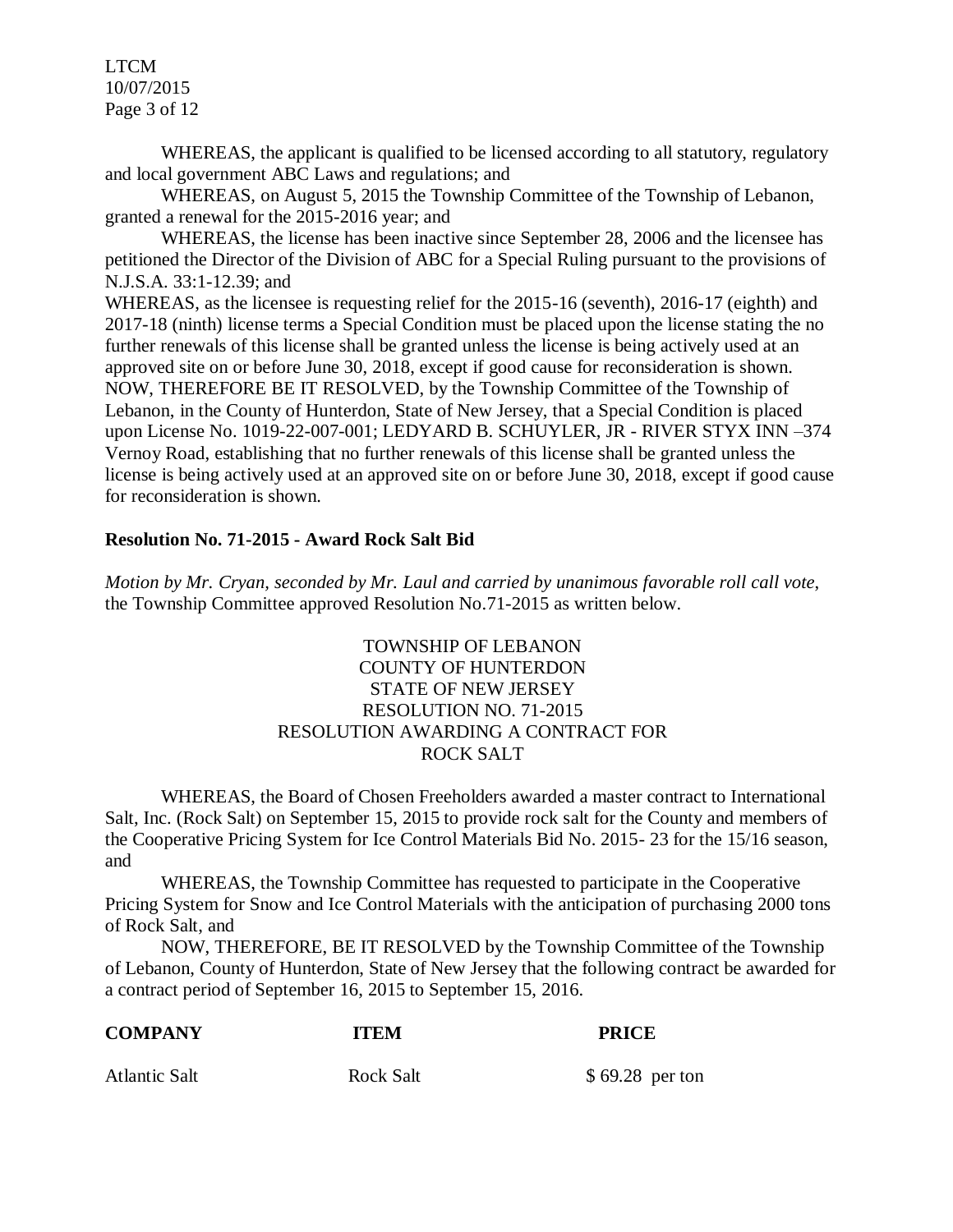LTCM 10/07/2015 Page 4 of 12

### **OLD BUSINESS**

#### **Electronic Recycling**

Mr. Laul stated that the Electronic Recycling event was a great success.

### **Museum Restroom Facility**

Mr. Laul stated that he talked to the Historians and they have spoken to the Clerk on how to move forward with the new restroom for the Museum.

### **NEW BUSINESS**

### **Voorhees High School – Proposed Turf Field**

*Motion by Mr. Cryan, seconded by Mr. Laul and carried by unanimous favorable roll call vote,*  the Township Committee opened the public comment portion of the meeting.

Ms. Maren Smagala, District Communication Coordinator for the North Hunterdon-Voorhees Regional High School District, stated that the Township Clerk notified the Board that concerns have been raised by residents with regard to the plan for a new turf field at Voorhees High School. The project is included in the upcoming referendum which will be on the ballot in November. Ms. Smagala also noted that she spoke to Mr. Laul who informed her of some of the apprehensions the residents have.

Ms. Smagala informed the Committee that the District's architect was not able to make it to the meeting; however, he provided answers to the questions Mr. Laul raised.

Ms. Smagala commented the following items:

- **What type of materials will be used in the construction of the field?** The specifics as to the materials that will be used will be determined during the design phase. In general; however, the new field cross section will consist of a layer of filtered fabric, 4 – 6 inches of clean stone, 2 inches of clean finish stone and carpet on top. Materials of sand or rubber or a mix of both will be in filled.
- **Will chemicals from the new field leach into the soil?** The architect noted that there are no known chemicals or contaminates from a turf field and the NJDEP has approved the use of turf fields throughout the state.
- **Is there a treatment process for the water that would soak through the turf before it soaks into the ground?** In the perspective of stormwater management, the new field would be a major development and the water runoff would need to be managed/treated to comply with the Township's and the DEP's stormwater control requirements. The District will need to be sure that the stormwater leaves the site at a lower rate than it does now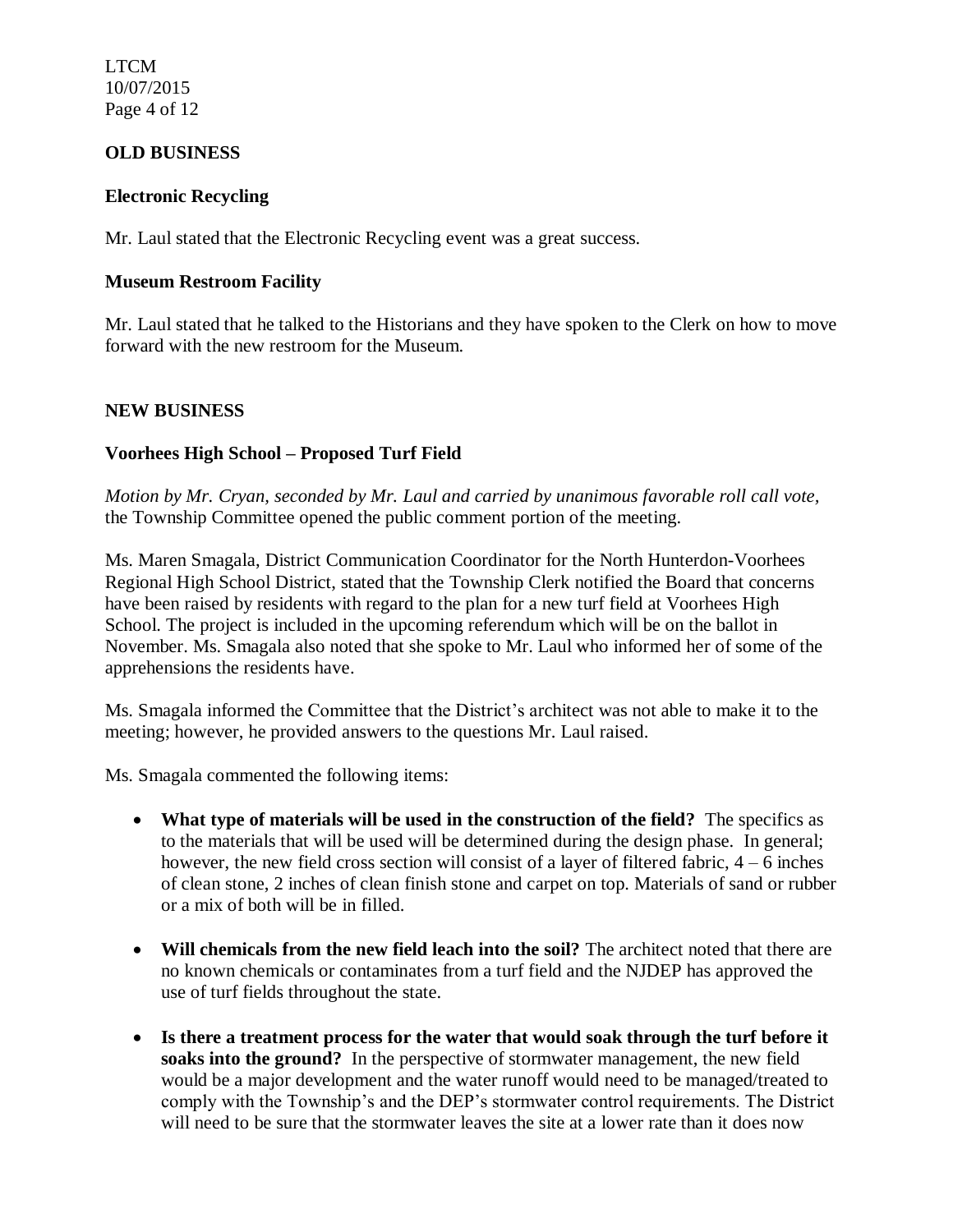LTCM 10/07/2015 Page 5 of 12

> and that the runoff is treated to meet water quality requirements. The runoff will also need to recharged back into the ground as an aquifer. The full details of how and where the issue will be addressed on site will be determined during the design phase of the project.

- **Can someone play on artificial turf when the temperatures are above 95 degrees?**  The architect is not aware of any prohibition of someone playing on the turf field when the temperature rises above 95 degrees. The field can be watered down to provide temporary relief from the heat.
- **Does the artificial turf need to be treated to prevent bacterial growth?** No, the turf does not need to be treated. If blood or vomit were to get on the turf it would be cleaned according to the manufactures recommendations. The school's maintenance staff will receive training on how to clean the field from the manufacture. The fields are otherwise self-cleaning through rain.

Ms. Smagala stated the Board members, Mr. Francis Goger and Mr. John Melick are present to answer questions also.

Mr. Milkowski asked what the life expectancy is for the field. Ms. Smagala stated that the warranty for the field is for10 years; however, the North Hunterdon field is now 10 years old and the district has been told that they will get a few more years of use out of it. It may last up to 15 years. Mr. Milkowski asked if the cost to replace the field is to replace the entire field or is it only for the top layer. Ms. Smagala stated that the replacement involves only the top layer of turf.

Mr. Cryan asked what the cost is for the annual maintenance of the field and what the cost analysis is for a traditional field as opposed to the artificial turf. Ms. Smagala did not have that information with her.

Mr. Laul stated that individuals tried to raise the money for a turf field but there did not seem to be interest in the project. Mr. Laul questioned why the Board believes that there is a need for the field. Ms. Smagala said that there have been many residents/parents who have come to Board meetings asking for a new turf field. Voorhees does not have a lot of fields. There is one field that is used for lacrosse and soccer and three levels of boys and girls use it. The turf field would be a multipurpose field that will be used by all sports teams. The field will not be just for football. It will be lined for soccer, lacrosse, field hockey and football.

Mr. John Bernath of 8 County Woods Drive stated that he has environmental concerns with the turf field. Mr. Bernath noted that his property is adjacent to the school and actually touches the field. Mr. Bernath stated that he has been aware, since he moved into his home, that the school wanted a new field. He spoke to the then athletic director in 2010 to inform him of his concerns. Mr. Bernath asked what the effect will be on the taxes if the referendum is approved. Ms. Smagala stated that the debt service tax will go down due to paying off the 2001 referendum next year and the payments for the new referendum will be less than the 2001 debt because the amount being borrowed is less. With the passage of the referendum the cost to Lebanon Township residents will be \$6.98 per \$100,000 per assessed property value. Mr. Bernath stated his concern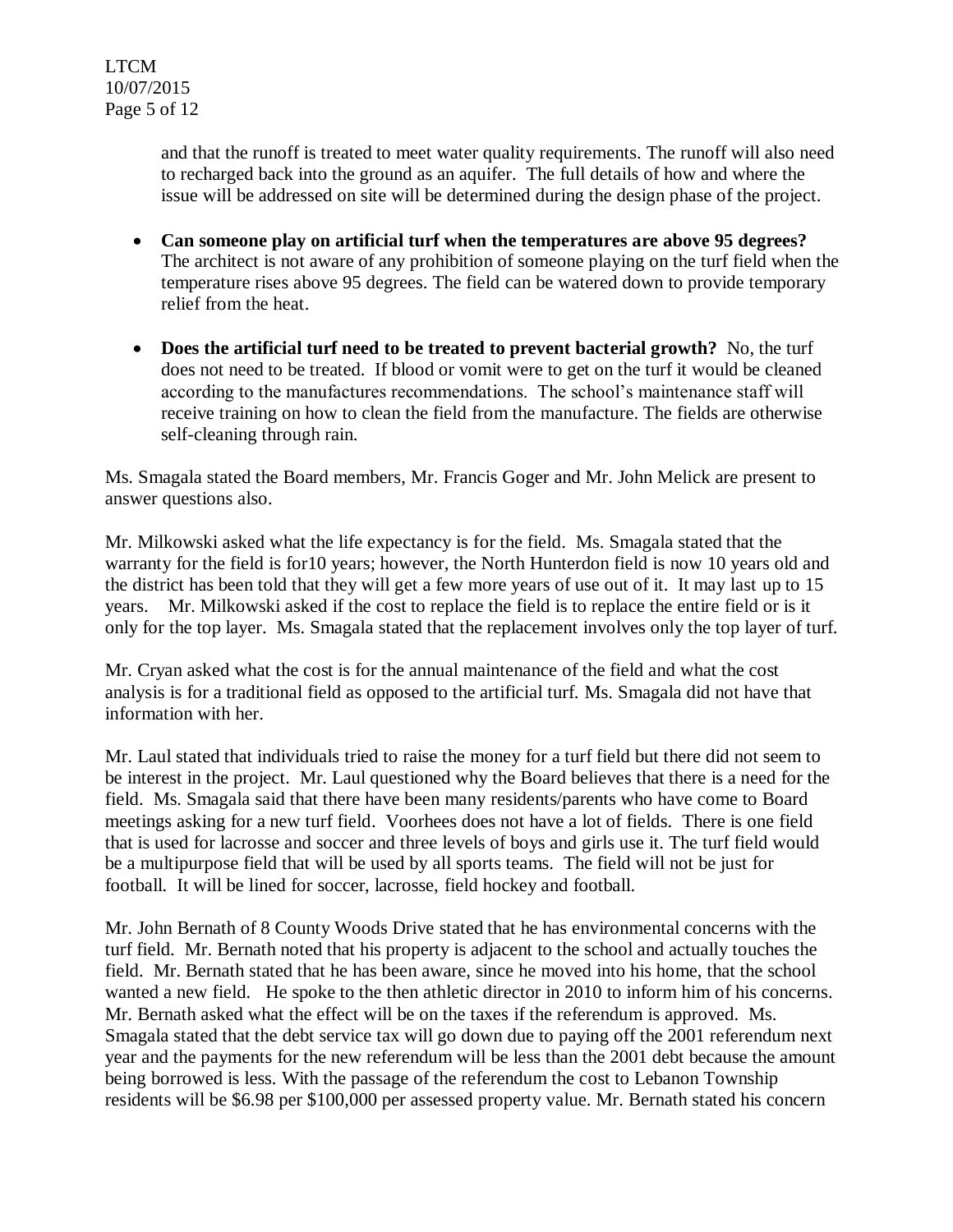LTCM 10/07/2015 Page 6 of 12

with noise in the neighborhood. At this time the noise is fine but he is worried that once the field is installed it will increase tenfold with all of the different kinds of sports using it. Mr. Bernath stated that there will be a huge increase in activity and asked for an agreement to curtail the problem. Mr. Bernath stated that his other concern is the materials on the field. There are many articles that say that there is a problem with using ground up tires. Mr. Bernath stated that the chemicals will leach into the ground water and there are drinking water wells in the Township. Mr. Bernath also noted that there are other reports of health issues with the players. Mr. Bernath asked if there is any recourse to wells being contaminated. The School well is a concern also.

Mr. Laul noted that the field will be in the 12 years radius from the High Bridge well that is on Buffalo Hollow Road. It is a concern that it will not be known for 12 years if the field did damage to the well.

Ms. Astrid Wehof of 10 County Woods Drive stated that her major concern is the environmental impact the field may have. Ms. Wehof stated that the turf field has an extreme potential to have an environmental impact on aquatic life, not humans. There is a pond behind the school that has a stream that travels into the Ken Lockwood Gorge. The turf fields have high levels of zinc which is not bad for people but is a large problem for the aquatic system. Ms. Wehof stated that she loves sports and goes to all of the games. The noise does not bother her at all but she is very concerned about the environment. Once the field is in place it is there for life as extreme soil remediation would have to be done to bring the soil back to life for a regular field. Ms. Wehof questioned that if the turf field kills the soil that badly, how can it be good?

Ms. Nancy Lawler asked about a discrepancy in what Ms. Smagala stated and what she found online. Ms. Lawler stated that the artificial turf does need to been cleaned. The turf collects bacteria and needs to be washed. Ms. Lawler stated that there is a large difference in the infills that are made and the Board needs to be concerned, the community needs to be involved. Ms. Lawler stated that she feels that the public process is being circumvented. Ms. Lawler stated that the product decomposes and sections may need to be replaced or repaired. Ms. Lawler asked what the cost may be for repairs. Ms. Lawler stated that she does not feel that the school has an understanding of the cost to recycle the material and questioned which community will be accepting it. Ms. Lawler noted that temperature issue comes up often. The average difference in a grass field and an artificial turf is about 37 degrees in the summer. Ms. Lawler stated that grass will not normally burn an individual but the artificial field will, which can be a liability. Ms. Lawler also noted that she is concerned about fibers breaking off and possibly causing issues with asthma and other respiratory issue.

School Board Member, Mr. John Melick, stated that the 10 year field limit and the concern with bacteria growth may work with ultra violet rays from the sun. In California they have longer days and stronger ultra violet rays, so their fields probably only last the 10 years. In New Jersey the days are shorter so the fields may last longer. Mr. Melick stated that this has been a long process. North Hunterdon has had a turf field for 10 years but Voorhees has a great need for one because it has a 1/3 less area for sporting activities with the same number of sporting teams at each school. Due to the demand for the fields at Voorhees the fields are overused and they do not have the time to recover in the spring. The fields are used late into the fall and as early as possible in the spring.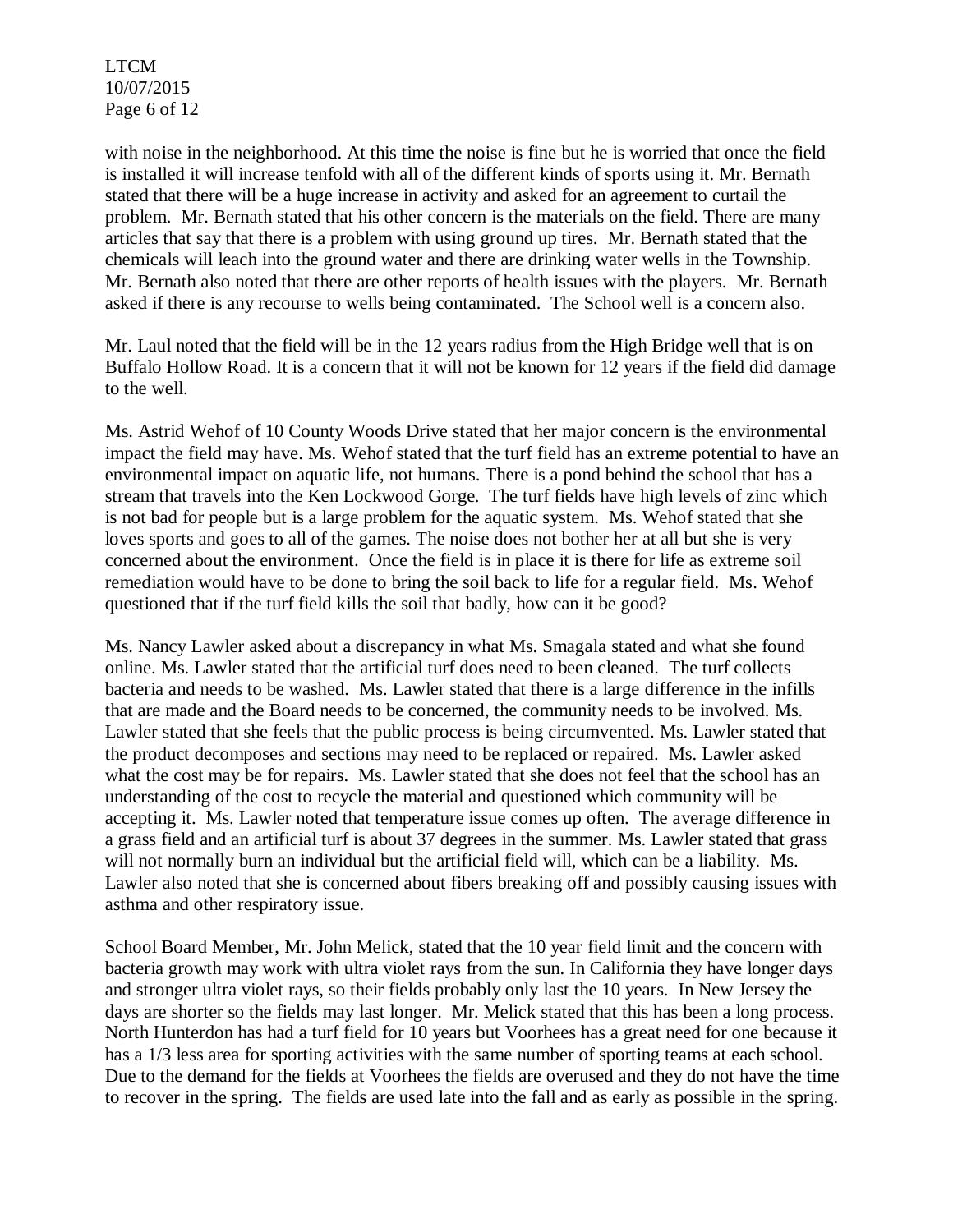LTCM 10/07/2015 Page 7 of 12

The Board has received numerous complaints from parents about safety. Mr. Melick stated that the Principal actually asked for two turf fields. The Board decided to go with one field to take the pressure off the fields. As an alternative, the kids are practicing in parking lots, in the gym, across the street in Voorhees State Park and even out of town. Mr. Melick stated that the Board has tried encouraging the different organizations at the school to fundraise for the funds; however, they have been unsuccessful. Mr. Melick stated that the Board is relying on their professionals to work with the NJDEP, the NJDOE and other government agencies to insure that the safest materials on the market are used for the field. Mr. Melick noted that the design phase will begin once the referendum is passed.

Mr. Fran Goger, Chairman of Buildings and Grounds for the Voorhees Board, stated that due to Voorhees High School sitting above the gorge river system, he is confident that the technical engineers who are working with the stormwater people and the NJDEP will be paying close attention to the water quality management in the area. The school will be concerned with the quality of the water also as the school's drinking water comes from a well. The school will be incisive in their diligence to be sure that the drainage from the turf field meets the required standards. Mr. Goger stated that he is not aware of any ill effects from the stormwater runoff from the North Hunterdon Field nor is he aware of any injuries that have taken place. Over the past ten years no one has come to the Board with a report of a serious injury being had as a result of the field.

Mr. Goger stated that he was on the Board when the North Hunterdon field was installed. The Board requested an annual cost analysis from the maintenance department for the cost to cut the grass, to fertilize and to seed. The Board was provided with a figure of \$50,000.00 for just Singley Field. Mr. Goger noted that the Board, realizing that the turf field will wear out, put \$50,000.00 a year in Capital Reserve for the maintenance of the turf field. Mr. Goger said that this does not mean that the money is necessarily going to be used for the turf field as it can be used for any capital project.

Mr. Goger stated that a referendum is a sensitive topic. Previous referendums have been defeated because people did not want it to affect their tax bills. However, funds may have been needed for essential items such as replacing a roof on the building or replacing a boiler. Once the referendum is defeated the Board must find the money in the budget to pay for the costly item. Mr. Goger stated that if the money was spread over a longer period of time, 15 or 20 years, the tax effect would be much less on the homeowner.

Ms. Debbie Goodsite stated that one of her main concerns is the environment. Ms. Goodsite provided a verbal list of materials that are found in tires or chrome rubber. Ms. Goodsite noted that her background is in photo research and questions what will happen when the particles from the field get into individuals lungs or into the skin. Ms. Goodsite provided the Committee with pictures of instances where the rubber adhered to skin and clothing. The rubber does not stay on the field it goes home with the individual's.

Ms. Stacy Timpson of 2 County Woods Drive stated that her main concern is the runoff of the water. She is troubled that the Board representatives stated that things will be decided later. Ms. Timpson noted that she is concerned that someone is watching over the backs of the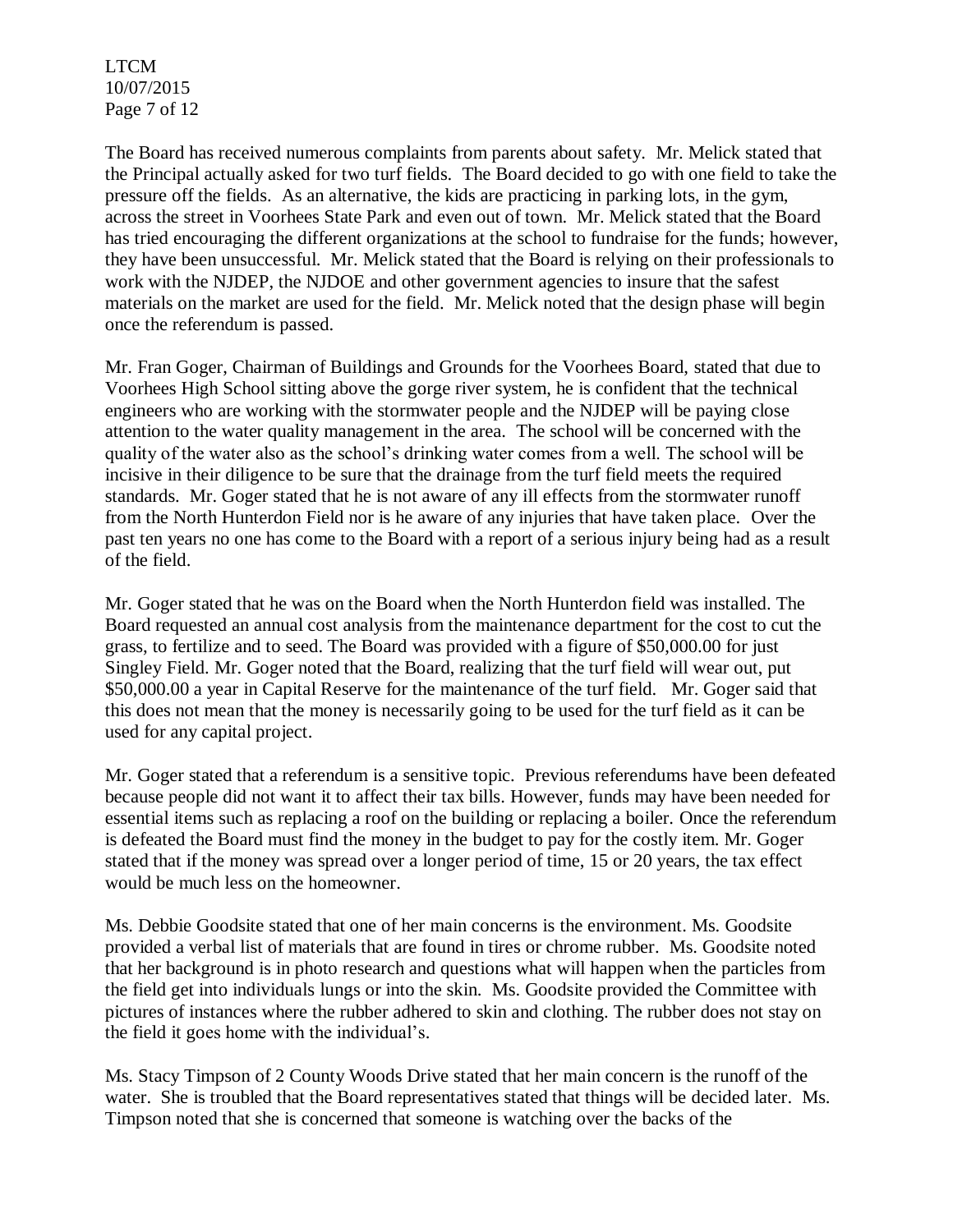LTCM 10/07/2015 Page 8 of 12

professionals when things are being decided. She is sure that the school wants to protect the students and the community. Ms. Timpson stated that when the school paved the parking lot it changed the way the stormwater flowed and it flooded her basement. Ms. Timpson questioned which direction the water from the field will be directed. Ms. Smagala stated that an underground retention basin will need to be installed. There are two possible locations for it to be located; however, that has not been decided at this time. Ms. Timpson feels that the Board wants the community to vote on the referendum without providing the particulars of the project.

Mr. Melick stated that the high cost for the field includes the cost of the borrowing the money to the cost for the professionals. The cost for the design is exorbitant, so until the referendum is approved they cannot undertake the design. If there is a fatal flaw in the design then it needs to be corrected or it will not happen. Ms. Timson asked who will oversee the school in the process. Mr. Cushing stated that the Township has limited oversight with school activities. The NJDOE is the agency that will be overseeing the project.

Ms. Timson stated that she feels that priorities should be put on bathrooms and technology and a new turf field should be considered a bonus. She is also concerned about the boys and girls having equal play time.

Mr. Walt Wehof of 10 County Woods Drive asked if the project needs approval from NJDEP Fish and Wildlife as the Ken Lockwood Gorge is a wildlife management area. Mr. Wehof noted that the river is a fishing gem of New Jersey and people drive for miles to trout fish there. Many species of fish need really clean water to live. Mr. Wehof stated that if the river is jeopardized due to the field he feels that it is a big disservice to New Jersey, the environment and the sports fishermen. Ms. Smagala will look into Mr. Wehof's concerns.

Mr. Warren Newman of 115 Voorhees Road questioned the Board members and Ms. Smagala on what numerous people wanting the turf field means in terms of numbers. Mr. Goger stated that Voorhees was built at a location where there was not enough land. North Hunterdon has 50% more land that Voorhees does. One field needs to be shared by many sports teams. The field is overused and cannot regenerate. If there is a rainy season the lower field becomes a mud pit. Mr. Goger stated that over the years the maintenance department has used chemicals and fertilizers to reactivate the fields which can also be an environmental concern. Mr. Goger questions if the water runoff has been monitored and noted that there is no retention pond for the fields. Mr. Goger noted that whatever is planned in the design phase of the project to contain the water, treat the water and monitor the water, is 100% better than what is being done at this time. There is now only a pipe that runs the water down the hill. Ms. Smagala stated that in the 8 years that she has worked for the District there have been individuals at the meetings regularly in support of the turf field. Mr. Melick stated that it is not only the football team that wants the new field. They have a place to play; it is the other teams that really want and need the new field.

Mr. Newman asked if there has been any consideration in purchasing property to build new fields. Ms. Smagala stated that 15 years ago a referendum was defeated to purchase land. Mr. Newman stated that what was done 15 years ago does not equate to the present. Mr. Melick stated that busing the students off of school property has a cost associated with it as well as supervision.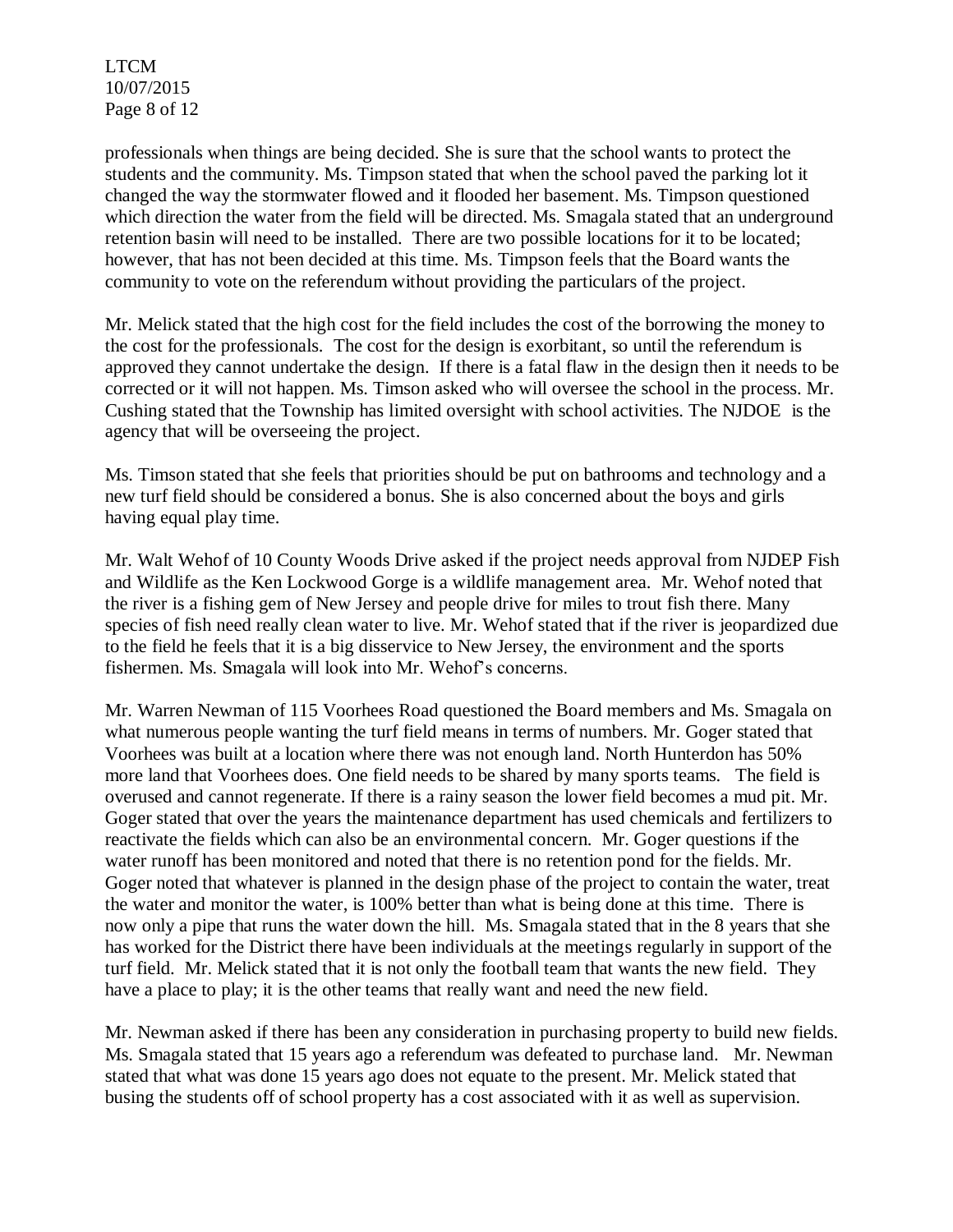LTCM 10/07/2015 Page 9 of 12

Mr. Goger stated that with property values being what they are he is not sure if the Board would be interested in purchasing land at this time.

Mr. Newman asked what the process will be for public input during the design phase; will input be accepted from the public? Mr. Goger stated that there is a Board meeting monthly which is a great time to address the Board. Mr. Goger said that most likely questions will be directed to the administration though. Also, as documents are created for the project the public can request copies from the administration. If the referendum passes, Mr. Goger suggested that the public stay in contact with the administration who can direct them to obtain the information that they need. Mr. Goger noted that after the referendum there will be public awareness meetings to update the public and for the public to hear comments from the architects.

Mr. Newman asked if there will there be a requirement to apply to the Highlands Council for the approval of the project. Mr. Goger stated that he would imagine that the Board would have to apply to the Council. The school will also be conducting major improvements to the water system that will require input from the State and the Council likewise.

Mr. Newman stated that he has never seen really good attempts at field maintenance as there is no field irrigation. Mr. Melick stated that the Board has charged the buildings and grounds crew to do all that they could to improve some of the issues raised by parents about the inadequate playing conditions. The Board has been informed that everything is being done that can be done. Mr. Melick stated that once the season is complete the crew aerates, seeds and fertilizes the fields when necessary. They cannot irrigate as that would require a new well based on the poor water system the school has. There is now a drinking water system problem at the school that will cost approximately \$750,000.00 to rehabilitate. Mr. Goger stated that if the fields were to be irrigated it would put stress on the drinking water at the school which the Board does not want to do. Mr. Newman questioned if there has ever been research done on a separate water source for drinking water and irrigation.

Mr. Laul stated that the concern with the professionals providing accurate information is that they have failed many times in the past. The project has the potential to impact the environment and he has fears with the professionals possibly failing the residents again.

*Motion by Mr. Cryan, seconded by Mr. Laul and carried by unanimous favorable roll call vote,*  the Township Committee closed the public comment portion of the meeting.

## **Cancel November 18, 2015 Township Committee Meeting**

*Motion by Mr. Cryan, seconded by Mr. Laul and carried by unanimous favorable roll call vote*, the Township Committee canceled the November 18, 2015 Committee meeting.

## **PRESENTATION OF VOUCHERS**

Committee Members provided a description of vouchers exceeding \$1000.00.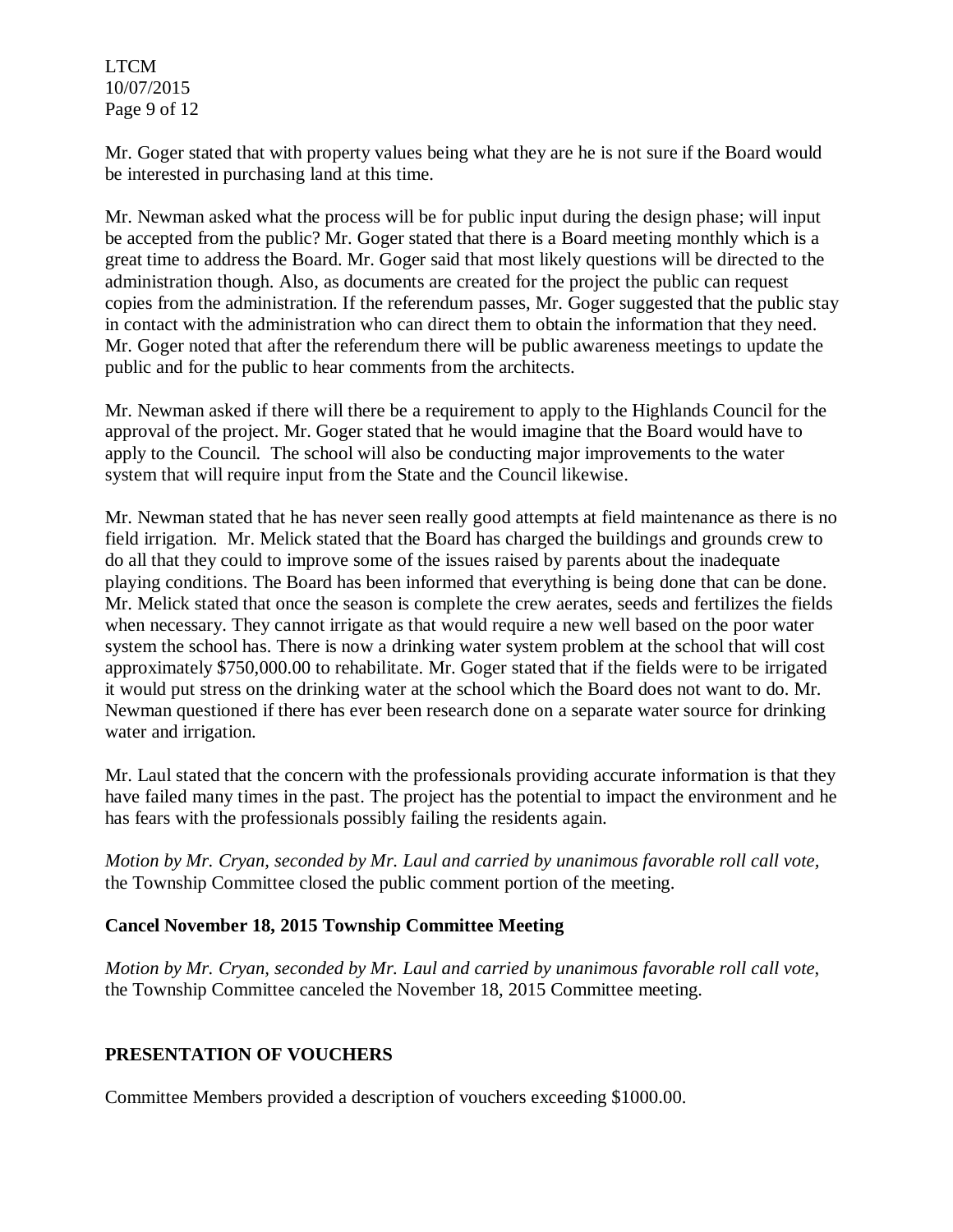LTCM 10/07/2015 Page 10 of 12

*Motion by Mr. Laul, seconded by Mr. Cryan and carried by unanimous favorable roll call vote,*  the Township Committee approved the October 7, 2015 bill list in the total amount of \$308,430.23.

## **CORRESPONDENCE**

- a. Tax Collector's Report for the Month of September 2015
- b. Comcast Acceptance of Municipal Consent Ordinance
- c. Letter of Commendation- DPW Manager and DPW Staff

# **PUBLIC COMMENTS**

*Motion by Mr. Cryan, seconded by Mr. Laul and carried by unanimous favorable roll call vote,* the Township Committee opened the public comment portion of the meeting at 8:34 p.m.

Ms. Nancy Lawler stated that she received a call from a Glen Gardner resident informing her that there is a proposal before the Glen Gardner Planning Board regarding the expansion or replacing of a scale house at the Eastern Concrete Quarry. The concern is that after the NJ Natural Land Trust informed Eastern Concrete that they would not consider a land swap it appears that the life of the quarry is being extended. Mr. Cryan asked if the scale house is being moved into Lebanon Township. It is not; therefore, Mr. Cryan state that it is a Glen Gardner matter.

*Motion by Mr. Cryan, seconded by Mr. Laul and carried by unanimous favorable roll call vote,* the Township Committee closed the public comment portion of the meeting at 8:37 p.m.

## **Resolution No. 71 -2015 –Executive Session**

*Motion by Mr. Laul, seconded by Mr. Cryan and carried by unanimous favorable roll call vote,* the Township Committee approved Resolution No. 72-2015 and convened in executive session at 8:38 p.m.

### **TOWNSHIP OF LEBANON COUNTY OF HUNTERDON STATE OF NEW JERSEY RESOLUTION NO. 72-2015 RESOLUTION AUTHORIZING EXECUTIVE SESSION**

WHEREAS, the Open Public Meetings Act; *N.J.S.A.* 10:4-6 *et seq*., declares it to be the public policy of the State to insure the right of citizens to have adequate advance notice of and the right to attend meetings of public bodies at which business affecting the public is discussed or acted upon; and

WHEREAS, the Open Public Meetings Act also recognizes exceptions to the right of the public to attend portions of such meetings; and

WHEREAS, the Mayor and Committee find it necessary to conduct an executive session closed to the public as permitted by the *N.J.S.A*. 40:4-12; and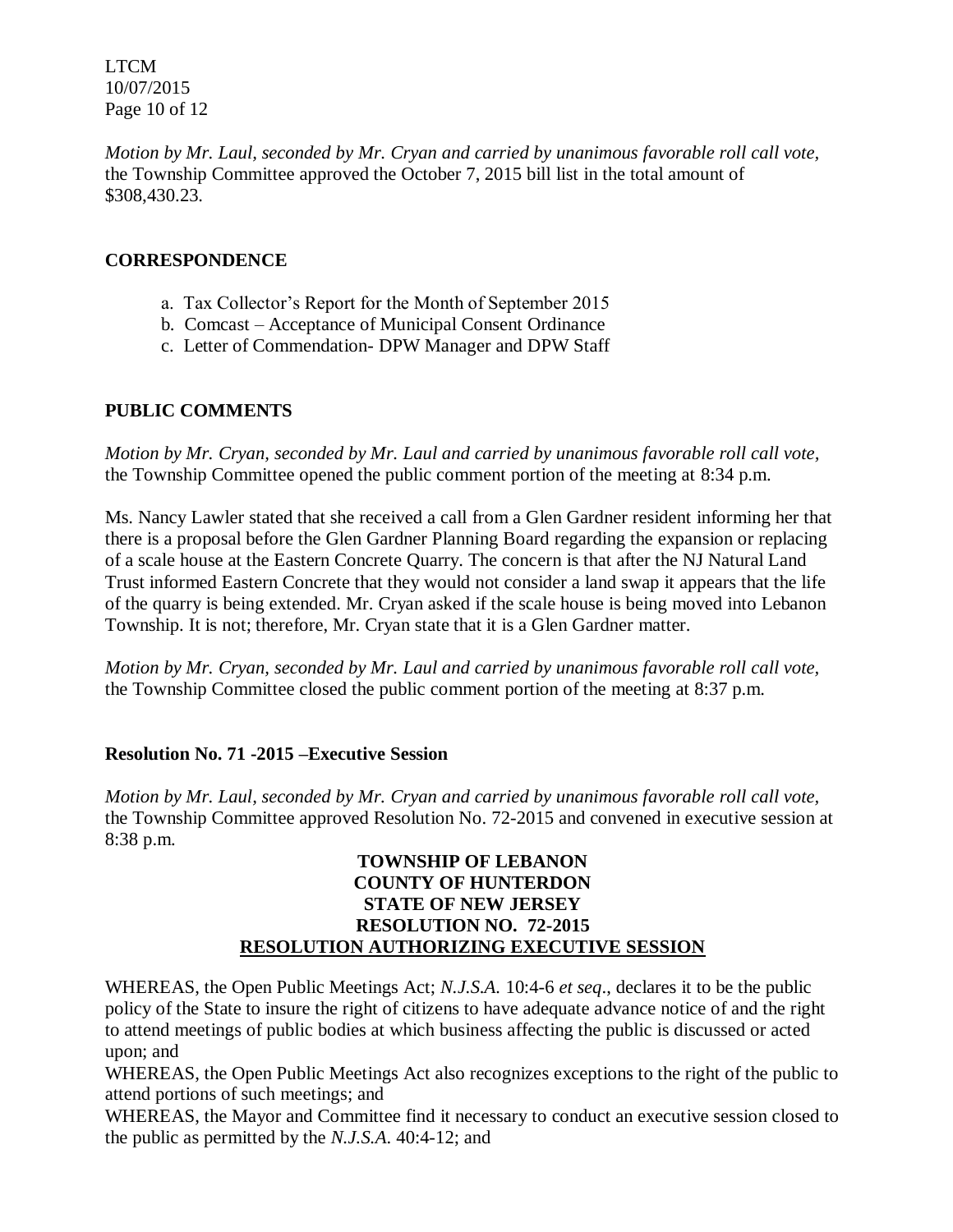LTCM 10/07/2015 Page 11 of 12

WHEREAS, the Mayor and Committee will reconvene in public session at the conclusion of the executive session;

 NOW, THEREFORE, BE IT RESOLVED by the Mayor and Committee of the Township of Lebanon, County of Hunterdon, State of New Jersey that they will conduct an executive session to discuss the following topic(s) as permitted by *N.J.S.A*. 40:4-12:

A matter which Federal Law, State Statute or Rule of Court requires be kept confidential or excluded from discussion in public (Provision relied upon:

\_\_\_\_\_\_\_\_\_\_\_\_\_\_\_\_\_\_\_\_\_\_\_\_\_\_\_\_\_\_\_\_\_\_\_\_\_\_\_\_\_\_\_\_\_\_\_\_\_\_\_\_\_);

A matter where the release of information would impair a right to receive funds from the federal government;

\_\_\_\_\_\_A matter whose disclosure would constitute an unwarranted invasion of individual privacy;

\_\_\_\_\_\_A collective bargaining agreement, or the terms and conditions thereof (Specify contract: \_\_\_\_\_ \_\_\_\_\_\_\_\_\_\_\_\_\_\_\_\_\_\_\_\_\_\_\_\_\_\_\_\_\_\_\_\_\_\_\_\_\_);

\_\_\_\_\_\_A matter involving the purpose, lease or acquisition of real property with public funds, the setting of bank rates or investment of public funds where it could adversely affect the public interest if discussion of such matters were disclosed; Real Estate Acquisitions

Tactics and techniques utilized in protecting the safety and property of the public provided that their disclosure could impair such protection;

\_\_\_\_\_\_Investigations of violations or possible violations of the law;

Pending or anticipated litigation or contract negotiation in which the public body is or may become a party; (The general nature of the litigation or contract negotiations is: Affordable Housing. Professional Service Contracts The public disclosure of such information at this time would have a potentially negative impact on the municipality's position in the litigation or negotiation; therefore this

information will be withheld until such time as the matter is concluded or the potential for negative impact no longer exists.)

\_\_\_ Matters falling within the attorney-client privilege, to the extent that confidentiality is required in order for the attorney to exercise his or her ethical duties as a lawyer; (The general nature of the matter is:

OR the public disclosure of such information at this time would have a potentially negative impact on the municipality's position with respect to the matter being discussed; therefore this information will be withheld until such time as the matter is concluded or the potential for negative impact no longer exists.*)*;

X Matters involving the employment, appointment, termination of employment, terms and conditions of employment, evaluation of the performance, promotion or disciplining of any specific prospective or current public officer or employee of the public body, where all individual employees or appointees whose rights could be adversely affected have not requested in writing that the matter(s) be discussed at a public meeting; (The employee(s) and/or general nature of discussion is: \_\_X\_\_\_\_Union Contract\_\_\_\_\_\_\_\_\_\_ the public disclosure of such information at this time would violate the employee(s) privacy rights; therefore this information will be withheld until such time as the matter is concluded or the threat to privacy rights no longer exists.;

Deliberation occurring after a public hearing that may result in the imposition of a specific civil penalty or loss of a license or permit;

**BE IT FURTHER RESOLVED** that the Mayor and Committee hereby declare that their discussion of the subject(s) identified above may be made public at a time when the Township